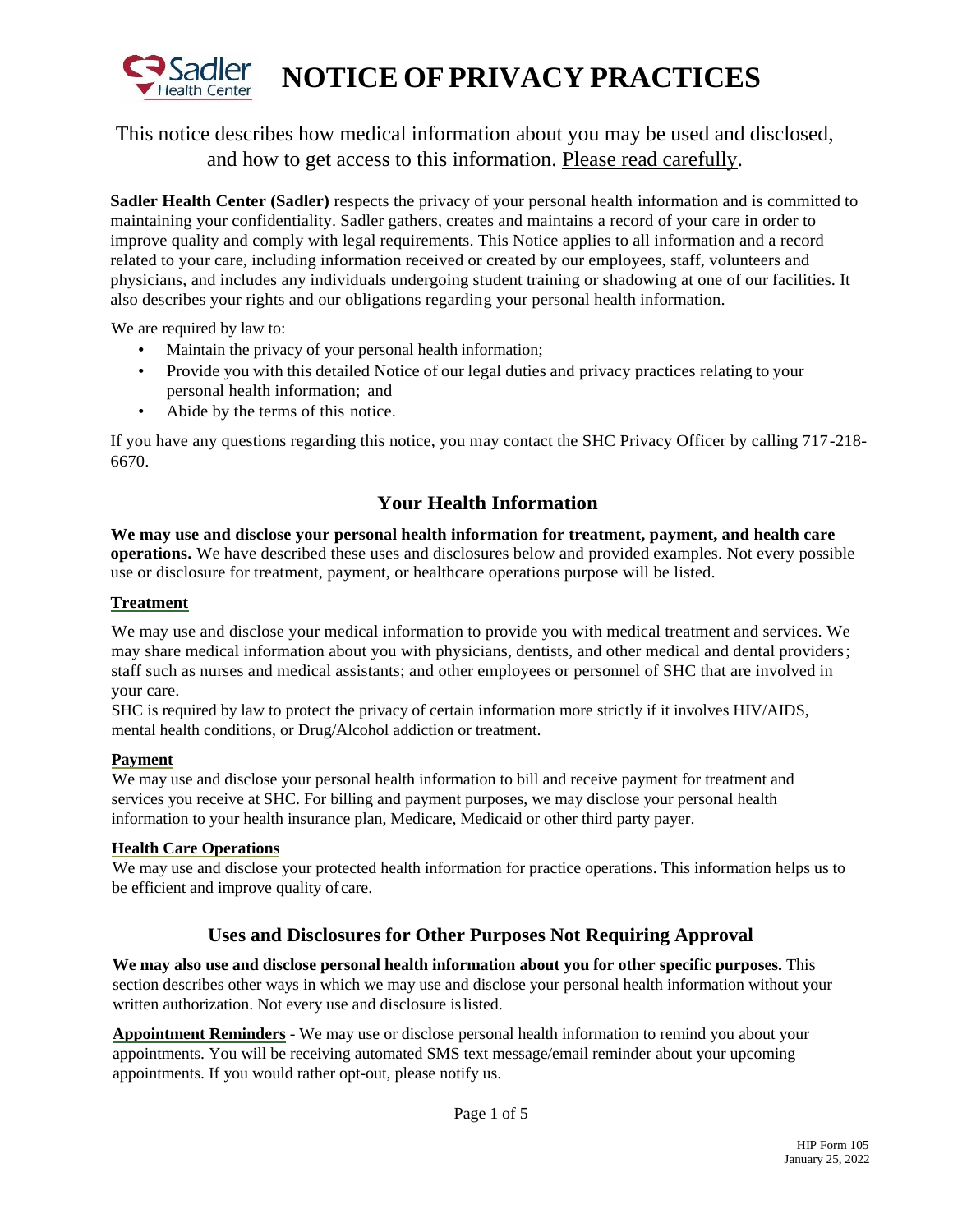**Individual Involved in Your Care or Payment for Your Care** - Unless you object, we may, in certain circumstances, disclose your personal health information to your personal representative such as a family member, a close personal friend, an attorney, or a clergy member who is involved in your care. Any objection must be noted on the Authorization to Release Personal Health Information form you received and signed when you first registered as a patient at SHC.

**Disaster Relief** - We may disclose your personal health information to an organization assisting in a disaster relief effort.

**Public Health Activities** - We may disclose your personal health information for public health activities, including but not limited to maintenance of vital records such as birth and death, notifying a person who may have been exposed to a disease or may spread a disease to others, and notification of product recalls. SHC may also release data, including identifying information, when required by law and/or federal/state mandates or requirements.

**Reporting Abuse, Neglect, or Domestic Violence** - If we believe that you have been a victim of abuse, neglect, or domestic violence, we may use and disclose your personal health information to notify a government authority as required or authorized by law.

**To Avert a Serious Threat to Health or Safety** - We may use and disclose your personal health information when necessary to prevent a serious threat to your health or safety, or the health or safety of the public or another person. However, any disclosure would be made only to someone able to help prevent the threat.

**Health Oversight Activities** - We may disclose your personal health information to a health oversight agency for oversight activities authorized by law. These may include: audits, investigations, inspections, and licensure actions or other legal proceedings.

**As Required By Law** - We will disclose your personal health information when required by law to do so.

**Required by Law Enforcement** - We may disclose your personal health information when required by federal, state, or local law enforcement, including to comply with reporting requirements; to comply with a court order, warrant, subpoena, summons, investigative demand or similar legal process; to identify or locate a suspect, fugitive, material witness, or missing person; when information is requested about the victim of a crime if the individual agrees or under other limited circumstances; to report information about a suspicious death; to provide information about criminal conduct occurring at the Sadler; to report information in emergency circumstances about a crime; or where necessary to identify or apprehend an individual in relation to a violent crime or an escape from lawful custody.

**National Security and Intelligence Activities** - We may disclose personal health information to authorized federal officials conducting national security and intelligence activities or to conduct certain special investigations.

**Research** - We may allow personal health information to be used or disclosed for research purposes, provided that the researcher adheres to certain privacy protections.

**Coroners, Medical Examiners, Funeral Directors, Organ and Tissue Donation Organizations** - We may release your personal health information to a coroner, medical examiner, or funeral director; and, if you are an organ donor, to an organization involved in the donation of organs and tissue.

**Military and Veterans** - If you are a member of the armed forces, we may use and disclose your personal health information as required by military command authority, or in the case of foreign military personnel as required by the appropriate foreign military authority.

**Business Associates** - We may disclose personal health information to our business associates for the purpose of providing care to you.

**Workers' Compensation** - We may use or disclose your personal health information to comply with laws relating to workers' compensation or similar programs.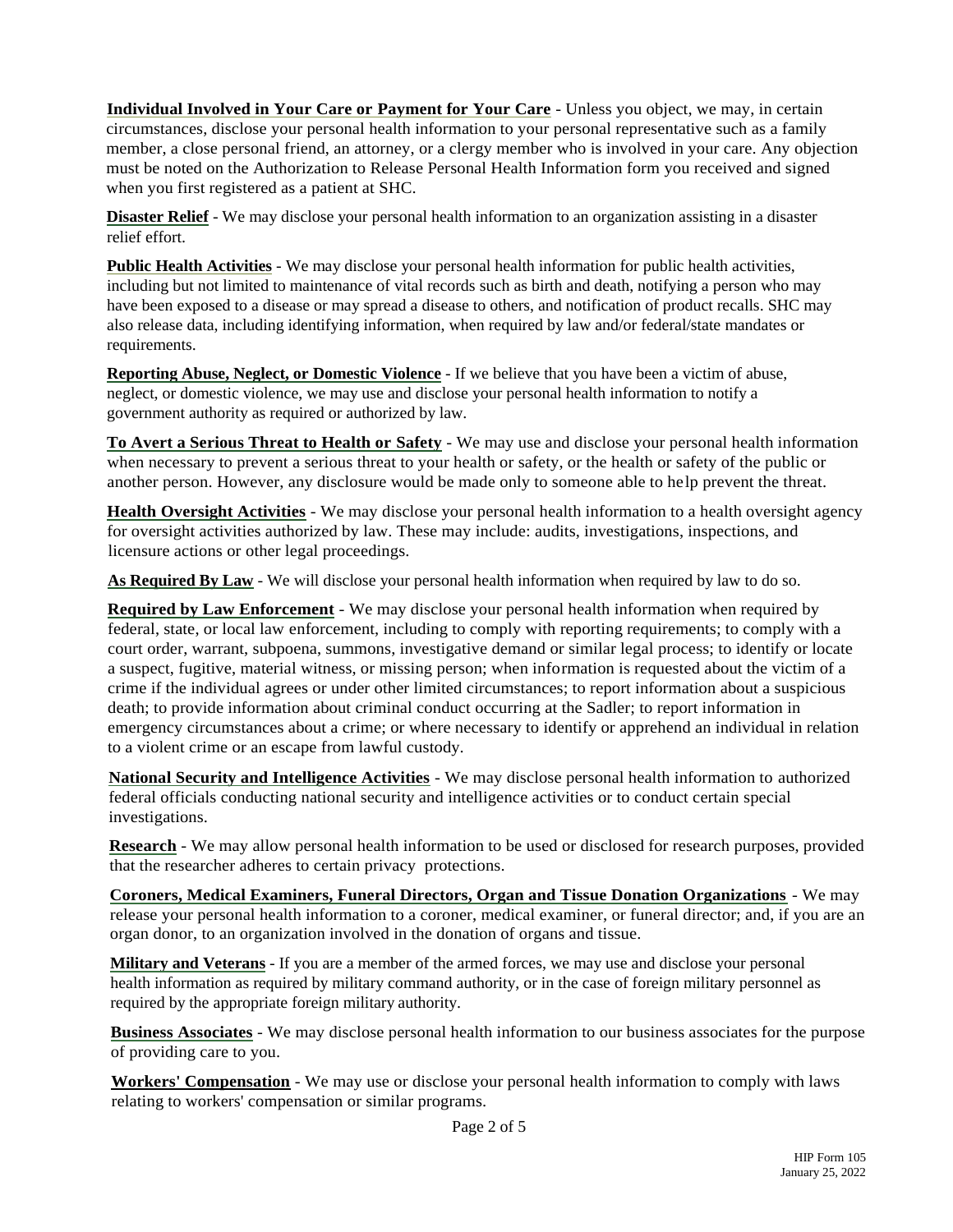**Judicial and Administrative Proceedings** - We may disclose your personal health information in response to a court or administrative order, subpoena, discovery request, or other lawful process. We will make a good faith effort to contact you about the request, or to give you an opportunity to obtain an order or agreement protecting your information.

**Fundraising Activities.** Unless you object, we may release contact information, such as your name, address and phone number to contact you as part of a fund-raising campaign to raise money for Sadler. Such as fundraising communications shall provide, in a clear and conspicuous manner, the opportunity for you to opt out of receiving future fundraising communications.

# **Your Health Information Rights**

**Right to Access Personal Health Information** - You have the right to request, either orally or in writing, your medical , dental or billing records, or other written information that may be used to make decisions about your care, except for psychotherapy notes which may be restricted in accordance with Pennsylvania regulations. If we maintain your information in an electronic record, you may obtain from us a copy of such information in an electronic format and direct us to transmit such copy directly to an entity or person designated by you. We must allow you to inspect your records within 24 hours of your request. If you request copies of your records, we must provide copies within 2 days of your request. We may charge a reasonable fee for our costs in copying and mailing your requested information.

**Right to Request Restrictions** - You have the right to request restrictions on our use or disclosure of your personal health information to a family member, friend or other person who is involved in your care or the payment for your care, or for treatment, payment or health care operations.

We are not required to agree to your requested restriction unless the release of records is required by law, or the release of information is needed to provide you with emergency treatment.

You may list what restrictions, and to whom, on the Authorization to Release Health Information form you are required to complete when you register for care at SSHC. Should you wish to amend such restrictions, you may request and complete a new Authorization to Release Health Information from the Front Office staff.

**Right to Request Amendment** - You have the right to request SHC amend any personal health information maintained by SHC for as long as the information is kept by or for SHC. You must make your request in writing to the Privacy Officer and state the reason for the requested amendment. **We may deny your request for amendment if the information if it:**

- Was not created by SHC, unless the originator of the information is no longer available to act on your request;
- Is not part of the personal health information maintained by or for SHC;
- Is not part of the information to which you have a right of access;
- Is already accurate and complete, as determined by SHC.

If we deny your request for amendment, we will provide you with a written explanation for the denial. You will have the right to submit a written statement disagreeing with the denial.

**Right to an Accounting of Disclosure** - You have the right to request an "accounting" of our disclosures of your personal health information or by others on our behalf, excluding disclosures for treatment, payment, and health care operations or certain other exceptions. An accounting will in clude, if requested: the disclosure date; the name of the person or entity that received the information and address; a brief description of the information disclosed; a brief statement of the purpose of the disclosure or a copy of the authorization or request; or certain summary information concerning multiple similar disclosures. To request an accounting of disclosures, you must submit a request in writing to the Privacy Officer. The first accounting provided within 12-month period will be free; for further requests, we may charge a fee.

**Right to a Paper Copy of This Notice** - You have the right to obtain a paper copy of this Notice, even if you have agreed to receive this Notice electronically. You may request a copy of this Notice at any time.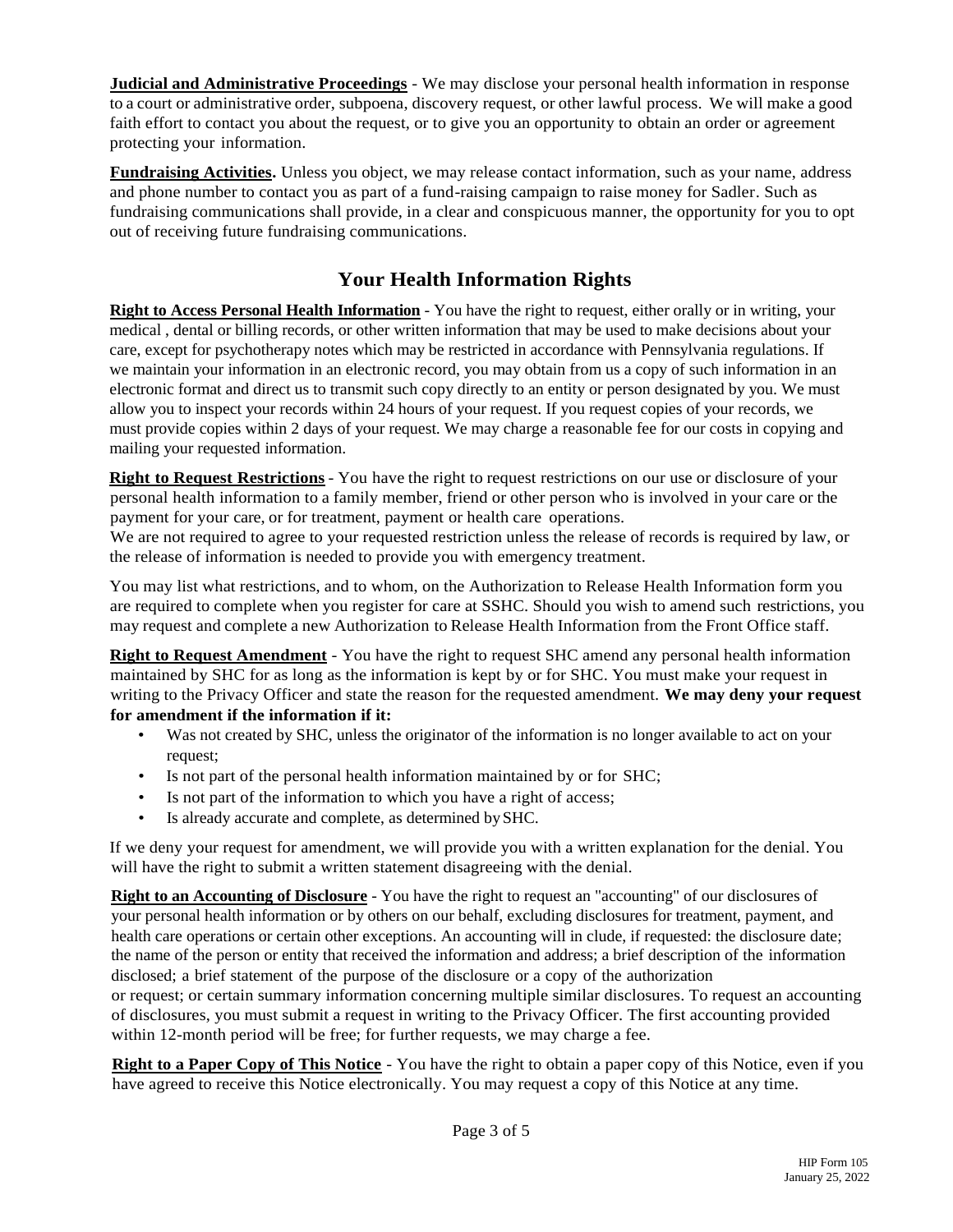## **DUTY TO NOTIFY YOU OF A BREACH INVOLVING YOUR PHI**

#### **Duty to Notify**

SHC is required to notify you in the event that your protected health information (PHI) is breached. A "breach" is defined as the unauthorized acquisition, access, use, or disclosure of PHI which compromises the security or privacy of the PHI, but does not include unintentional acquisition, access or use of such information, inadvertent disclosure of such information, and disclosure to a person not reasonably able to retain it. "Unsecured protected health information" refers to PHI that is not secured through the use of a valid encryption process approved by the Secretary of Health and Human Services or the destruction of the media on which the PHI is recorded or stored.

#### **Timing and Method of Notification**

SHC will notify you no later than 60 days after discovery of such breach via first-class mail, or e-mail if specified by you as your preference.

#### **Contents of Notification**

Our notification to you will include:

- A brief description of what happened, including the date of breach and date of discovery (if known);
- A description of the types of PHI that were involved in the breach;
- Any steps you should take to protect yourself from potential harm resulting from the breach;
- A brief description of what we are doing to investigate the breach, mitigate harm to the resident, and protect against further breaches; and
- Contact procedures for you to ask questions or learn additional information, which must include a toll- free telephone number, an e-mail address, Web site, or postal address.

# **Uses and Disclosures with Authorizations**

We will use and disclose personal health information (other than as described in this Notice or required by law) only with your written Authorization. You may revoke your Authorization to use or disclose personal health information, in writing, at any time. If you revoke your Authorization, we will no longer use or disclose your personal health information for the purposes covered by the Authorization, except where we have already relied on the Authorization.

## **Complaints**

If you believe that your privacy rights have been violated, you may file a complaint in writing with Sadler or with the Office of Civil Rights in the U.S. Department of Health Services. To file a complaint with Sadler, contact our Privacy Officer at 717-218-6670. **We will not retaliate against you** if **you file a complaint.**

## **Changes to this Notice**

We will make available for review this Notice whenever there is a material change to the uses or disclosures, your individual rights, our legal duties, or other privacy practices stated in this Notice. We reserve the right to change this Notice and to make the revised or new Notice provisions effective for all personal health information we receive in the future. We will post a copy of the current Notice in the Sadler lobby. At your request, we will provide you with a copy of the revised Notice.

*If you have any questions about this Notice or would like further information concerning your privacy rights please contact our Privacy Officer at 717-218-6670.*